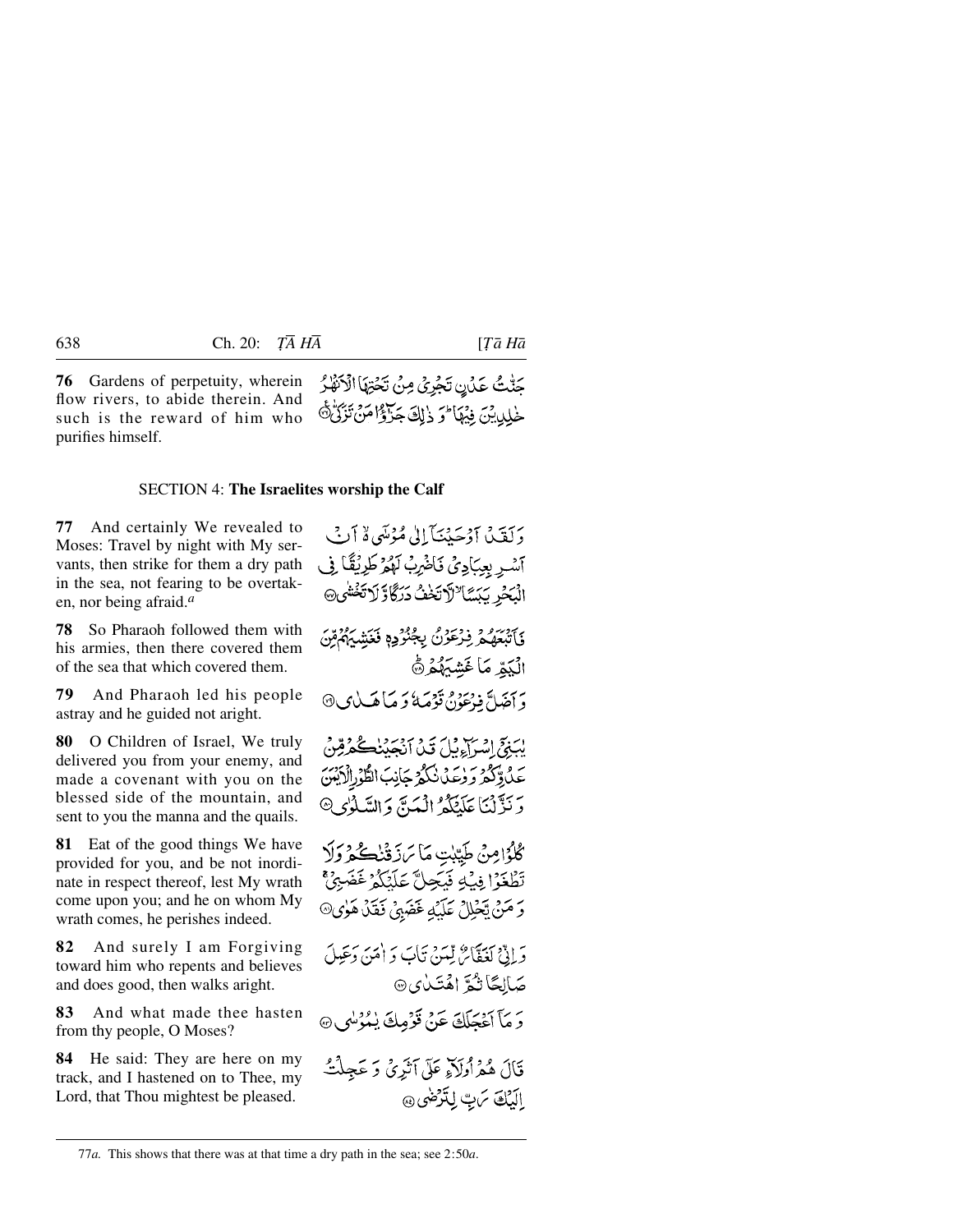**85** He said: Surely We have tried thy people in thy absence, and the Sāmirī has led them astray.<sup>*a*</sup>

**86** So Moses returned to his people angry, sorrowing. He said: O my people, did not your Lord promise you a goodly promise? Did the promised time, then, seem long to you, or did you wish that displeasure from your Lord should come upon you, so that you broke (your) promise to me?

**87** They said: We broke not the promise to thee of our own accord, but we were made to bear the burdens of the ornaments of the people, then we cast them away, and thus did the Sāmiri suggest.<sup>*a*</sup>

**88** Then he brought forth for them a calf, a body, which had a hollow sound, so they said: This is your god and the god of Moses; but he forgot.*a*

**89** Could they not see that it returned no reply to them, nor controlled any harm or benefit for them?*a*

قَالَ فَإِنَّا قَدْ فَتَنَّا قَرْمَكَ مِنْ بِعَبِيادٍ وَ أَضَلَّهُمُ السَّامِرِيُّ ۞ مَرْسَرَمُ مُدْمَيْهِي إِلَى قَوْمِهِ عَضْبَانَ أَسِفًا ةَ قَالَ يُقَوْمِ آلَهُ بَعِدْلُهُمْ يَرَسُّكُمْ مَ دِيمًا حَسَنًاَةُ آفَطَالَ عَلَمْ الْعَدُبُكُ أَمْرَاسَ دَيْثُهُ أَدْ بِي تَّ عَلَيْكُمْ غَضَبٌ مِّنْ رَّبَّكُمْ فَأَخْرَ مُنْدَّنِيْتِ بِنَ ۞ قَالَوْا مَآآخَلَفْنَا مَرْعِدَكَ بِمَلْكِنَا وَ لَكِتَا جُبِّدْنَا آَدْنَرَارَّا مِّنْ زِيْنَةِ الْقَوْمِ فَقَذَٰنَٰٓئُنَّا كُلِّنَالِكَ آلُغَى السَّامِرِيُّ ۞ فَأَخْرَجَ لَقُمْهِ عِجْلًا حَسَدًا لَّهُ خُوَارٌ فَقَالَوْاهْذَآبَالْهُكُمْ وَإِلَٰهُ مُؤْنِيهِ وَ آفَلَا يَرَرْنَ ٱلْأَيْرَجِعُ اِلَيْهِمْ قَرْلًاهُ وَّلَا يَمْلِكُ لَهُمْ ضَرًّاوَّ لَا نَفْعًا َهُ

88*a.* According to I'Ab, it had neither a voice nor a soul, but it was only a sound produced by the air passing through the hollow metal of which it was made (JB).

89*a.* The argument made use of in this verse shows that God not only listens to prayers but also gives a reply to His true worshippers when they pray to Him.

<sup>85</sup>*a.* The verse shows that some person other than Aaron was responsible for making the calf. From Rabbinical literature (see Jewish En., Art. "Calf") it appears that the Egyptians who had come with the Israelites were foremost in demanding the making of the calf. And 'Aṭā' held on the authority of I'Ab that he was an Egyptian who believed in Moses and came along with the Israelites. The opinion that he was of a people who worshipped the cow is also traceable to I'Ab (Rz).

<sup>87</sup>*a.* The Israelites may have borrowed ornaments from the Egyptians as stated in Exod. 12:35, and the reference may here be to those ornaments, or the significance may simply be that the nomadic tribes of Israel, who were unaccustomed to these things, had imbibed these habits from the Egyptians, and now gave up those ornaments at the suggestion of the Sāmirī. The reply of the people states clearly they had not done the thing of *their own accord*, and hence the reference in the concluding words is to the suggestions cast into the minds of the people by the Såmirß. And you say, *alqå-hu 'alai-hi*, meaning *he put it into his mind*, or *he suggested it* (LL).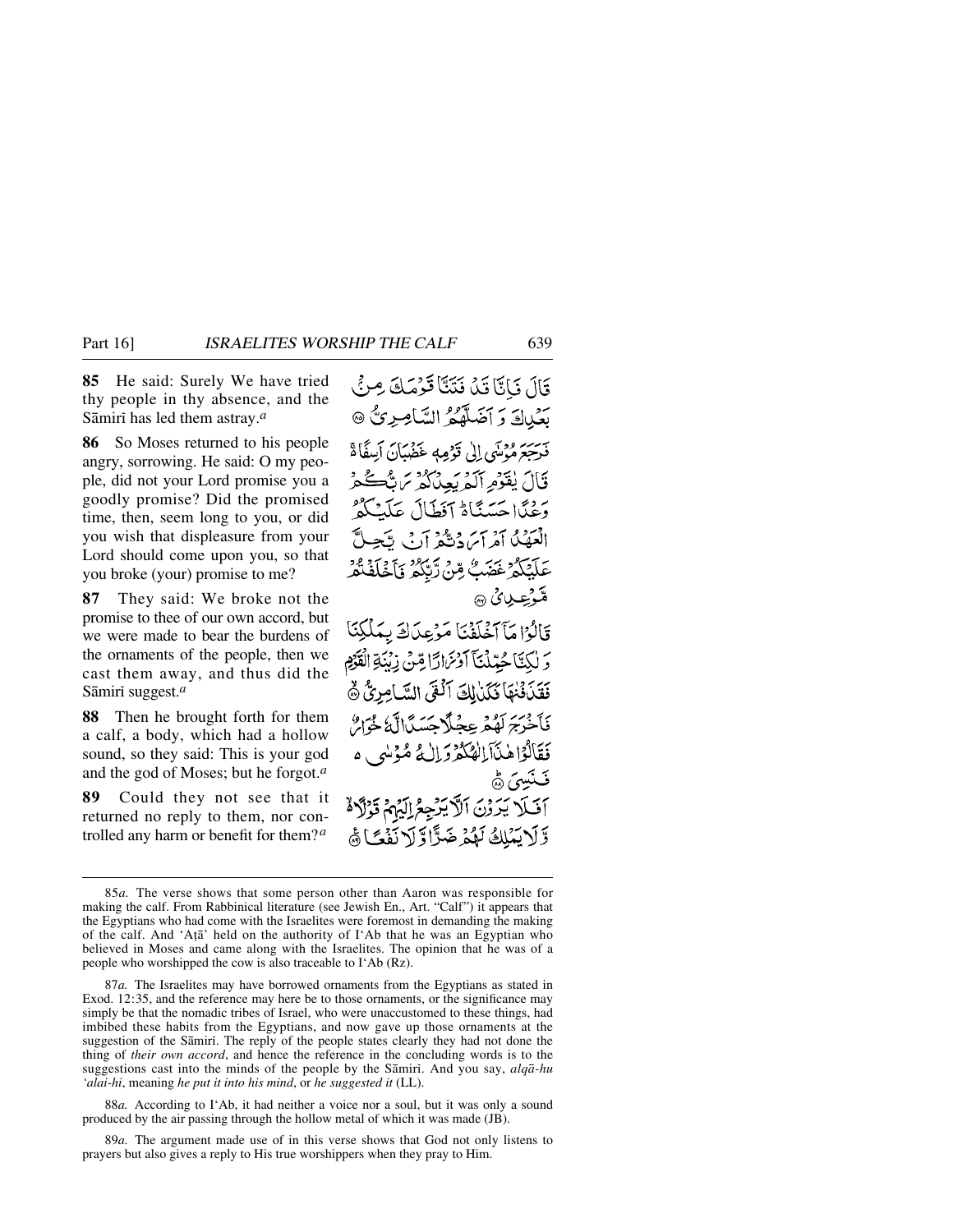## SECTION 5: **The End of Calf-worship**

**90** And Aaron indeed had said to them before: O my people, you are only tried by it, and surely your Lord is the Beneficent God, so follow me and obey my order.*a*

**91** They said: We shall not cease to keep to its worship until Moses returns to us.

**92** (Moses) said: O Aaron, what prevented thee, when thou sawest them going astray,

**93** That thou didst not follow me? Hast thou, then, disobeyed my order?

**94** He said: O son of my mother, seize me not by my beard, nor by my head. Surely I was afraid lest thou shouldst say: Thou hast caused division among the Children of Israel and not waited for my word.

**95** (Moses) said: What was thy object, O Sāmiri?

**96** He said: I perceived what they perceived not, so I took a handful from the footprints of the messenger then I cast it away. Thus did my soul embellish (it) to me.*a*

وَكَقَدْنَا قَالَ لَهُمْ هٰرُدُوْنُ مِنْ قَبْلُ يْقَوْمِ إِنَّمَا فُتِنْتُمْ بِهِ ۚ وَلِنَّ رَبَّكُمُ الرَّحْلُنُ فَاتَّبِعُوْنَ وَأَطِيْعُوَّا آَمُرِيُ® قَالَوُالَهُ، تَدْبَحَ عَلَيْهِ عُلَيْهِمْ. يَرْجِعَ إِلَيْنَا مُؤْسَى ٢ قَالَ يَفْدُدُنَّ مَأْمَنَعَكَ إِذْ رَأَيَتُهُمْ ضَلَّهُمْ أَهْ ألآ تَتَّبَعَنْ أَنْعَصِيْتَ أَمْبِرَيْ۞ قَالَ يَبْنَؤُمَّ لَا تَأْخُذُ بِلِجْيَتِيْ وَلَا ِبِرَاسِيِّ ۚ إِنَّ خَشِيْتُ أَنْ تَقُولَ نَرَّتُتَ رویر ښای او په دل سرد سوو د مخو<br>پېنې بېنې استراد پیل د له ترقب قر قَالَ فَمَا خَطْبُكَ يْسَامِرِيٌّ ۞ قَالَ بَصُرْتُ بِمَالَهُ يَبْصُرُوْا بِ

فَقَبَضَتُ قَبِّضَةً مِّنْ آخَرِ الرَّسُوْلِ دَبَرَ مِيْمَا رَكَنْ لِكَ سَوَّلَتْ لِيُّ نَفْسِيُّ ®

<sup>90</sup>*a.* From this it is clear that not only had Aaron no part in making the calf, but he even enjoined his people to give up its worship. The Qur'ån here contradicts the Bible.

<sup>96</sup>*a.* The stories which many commentators have related under this verse are all baseless, and even Rāzī has discredited them. The *rasūl*, or messenger, is evidently Moses himself; his *athar* ("footprints") signifies his *sunnah*, i.e., his *practices and sayings*, a significance to which all authorities agree (LL), the word being well-known in Muslim religious literature, and the *qabdat* is *taking* or *following those practices in part*, because *qab˙at* denotes *a single act of taking*, or *only a handful*, i.e., *a small part of it*. The man who made the calf thus asserts that he had a clearer perception of things than the Israelites, that he accepted the teachings of Moses only partially, and confesses that he now threw off even that part and made a calf for worship.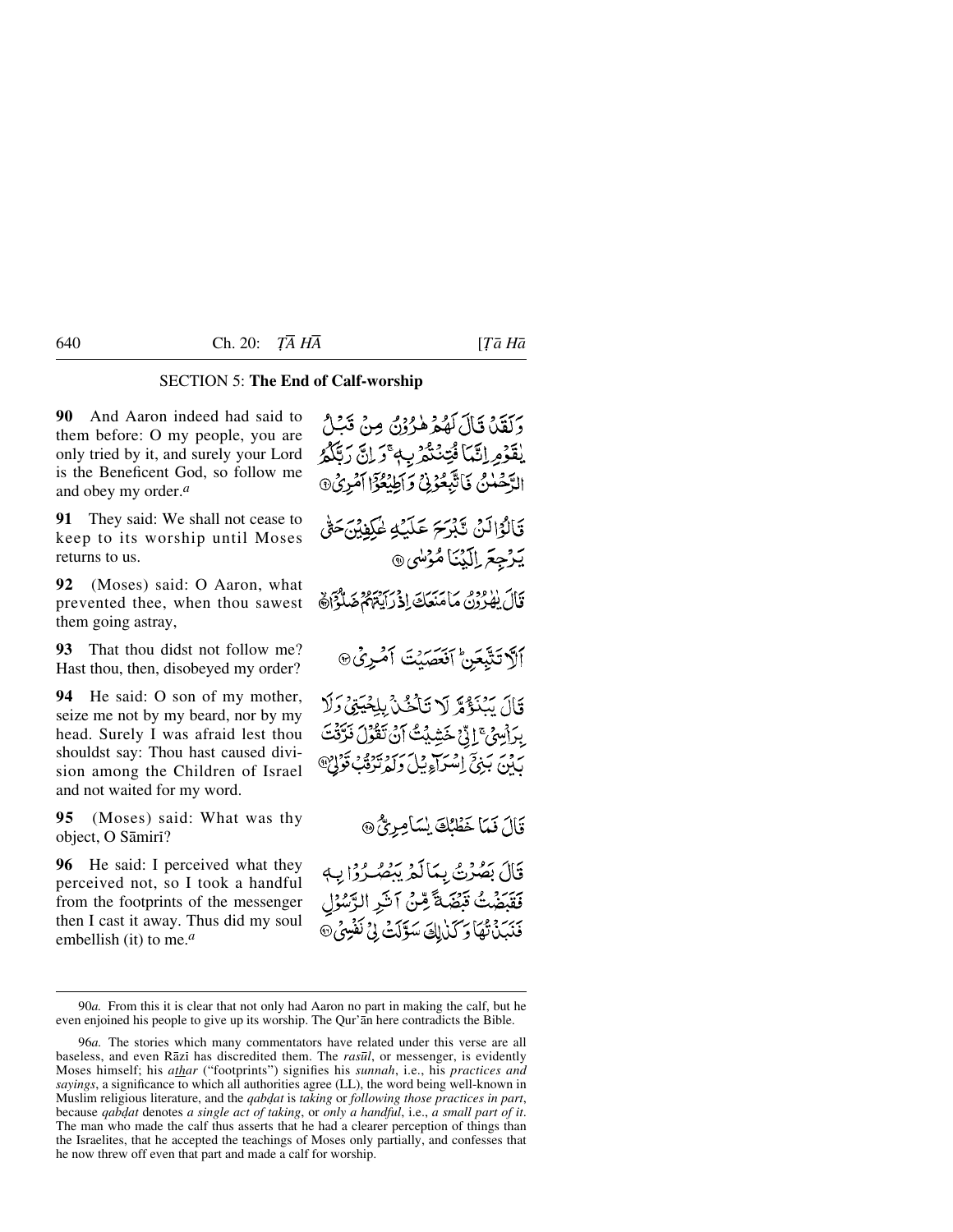**97** He said: Begone then! It is for thee in this life to say, Touch (me) not. And for thee is a promise which shall not fail. And look at thy god to whose worship thou hast kept. We will certainly burn it, then we will scatter it in the sea.*a*

**98** Your Lord is only Allåh, there is no God but He. He comprehends all things in (His) knowledge.

**99** Thus relate We to thee of the news of what has gone before. And indeed We have given thee a Reminder from Ourselves.

**100** Whoever turns away from it, he will surely bear a burden on the day of Resurrection,

**101** Abiding therein. And evil will be their burden on the day of Resurrection —

**102** The day when the trumpet is blown; and We shall gather the guilty, blue-eyed, on that day,*a*

**103** Consulting together secretly: You tarried but ten (days).*a*

قَالَ فَأَذْهَبُ فَأَنَّ لَكَ فِي الْحَيْوَةِ أَنْ تَفْوُلَ لَا مِسَاسَ وَ إِنَّ لَكَ مَوْعِدًاتَنَ تَّخْلَفَهُ ۚ وَ أَنْظُدْ إِلَى الْهِكَ الَّذِي ظَلَّتَ عَلَيْهِ عَاكِفًا ۖ لَنُحَرِّقَنَّهُ ۚ تُ هُمَّ لَنَنْسِفَتَّهُ فِي الْكِبَّرِ نَسْفَاً® بِاتِيمَا الصَّكْمُ اللَّهُ الَّذِي لَاَ اللَّهَ إِلَّ هُوَ لَمْ يَسْعَرَ كُلِّ شَيْءٍ عِلْمَاً ۞ كذلك نقص عَلَيْكَ مِنْ آشْيَاءِ مَا قَيْلَ سَبَقَ؟ وَ قَيْلَ اٰتَيْنَلُكَ مِ **لَ**نُ تَاذِكْرًا ﴾ مَنْ إِعْدَمَ عَنْهُ فَبَاتَيْهُ بَعْبِهِ يَوْمَرَالْقِيْمَةِ وِئْرَرَانَ خْلِيِيْنَ فِيَّةُ وَسَاءَ لَهُ جَمْ يَجْهَرَ القلىكة حِكْلاَة يَّةً مَرْنُغَةً فِي الصُِّّي وَ يَجْشُرُ الْمُجْرِمِيْنَ يَوْمَيِّنِي شَرْرَقَاهِجَ يَّتِيجَافَتُوْنَ بَدْيَنَهُمْ إِرِي لَّهُ الكاعشيةاها

<sup>97</sup>*a.* This shows that the ashes of the calf were thrown into the sea, and the story of the Israelites being made to drink of water mixed with the ashes of the calf is not, therefore, credited by the Holy Qur'ån; see 2:93*c*. The Bible is again contradicted here; see Exod.  $32:20$  and Deut.  $9:21$ . The punishment given to the Samiri is that of an outcast in society, who is prohibited from having any intercourse or relations with the Israelite people.

<sup>102</sup>*a.* The word *zurq* means *blue-eyed*. According to Bd, blue being the colour of the eyes of the *R∂m* (i.e., the Greeks or the Romans), who were most hated by the Arabs, that colour was regarded by the Arabs as the worst colour for the eye. The word may also signify *blind*, in reference to the guilty being raised up blind in the Resurrection, for which see v. 124.

<sup>103</sup>*a.* The object of *'ashr*, ten, is omitted; but, as elsewhere the lovers of the world are described as loving to be *granted a life of a thousand years* (2:96), what is apparently indicated here is that they will have enjoyed ten centuries of great prosperity. Or, if the word *days* is understood, the ten days of the life of a nation would also mean ten centuries.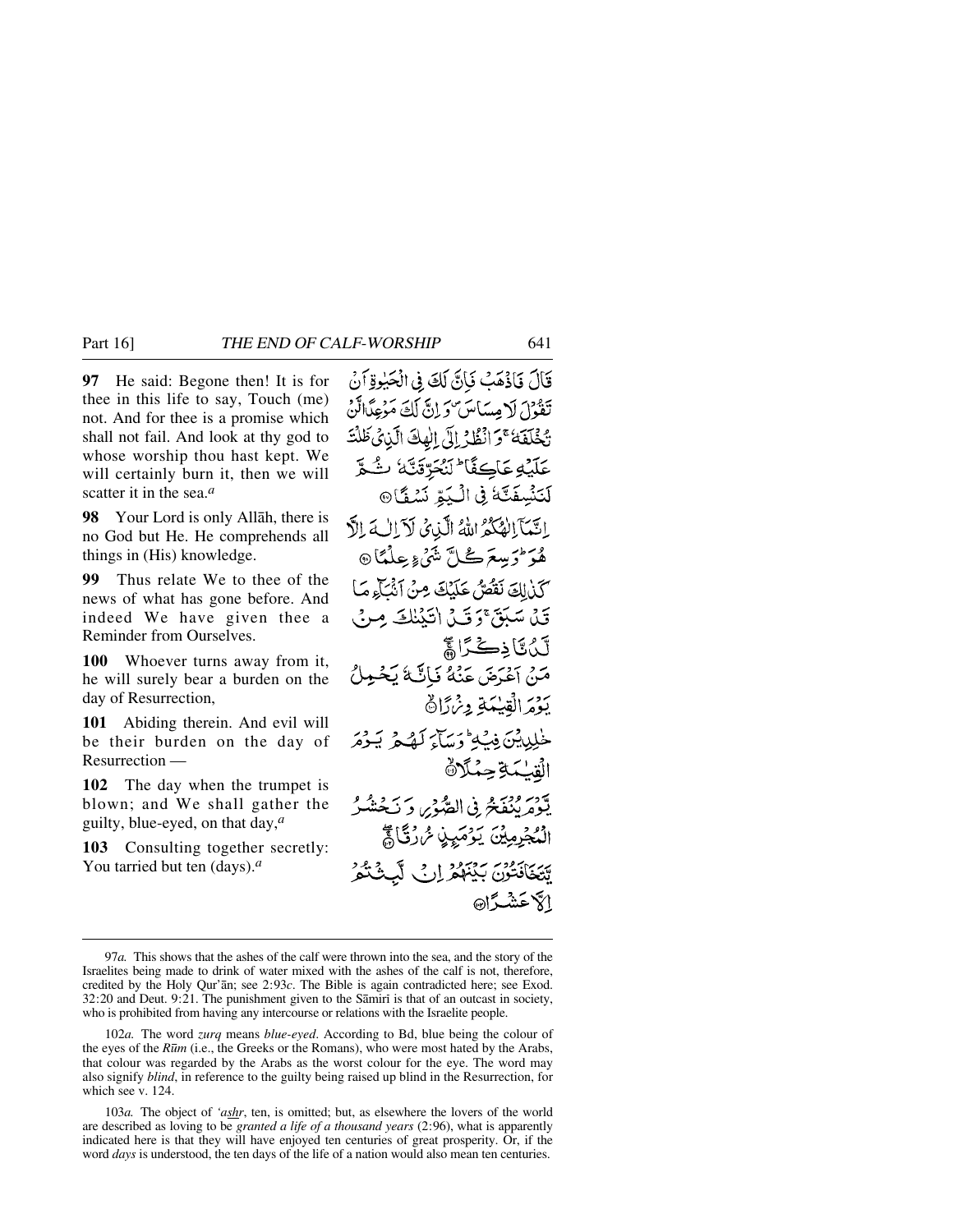**104** We know best what they say when the fairest of them in course would say: You tarried but a day.*a*



## SECTION 6: **The Prophet's Opponents**

**105** And they ask thee about the mountains.*a* Say: My Lord will scatter them, as scattered dust,

**106** Then leave it a plain, smooth, level.

**107** Wherein thou seest no crookedness nor unevenness.

**108** On that day they will follow the Inviter, in whom is no crookedness; and the voices are low before the Beneficent God, so that thou hearest naught but a soft sound.*a*

**109** On that day no intercession avails except of him whom the Beneficent allows, and whose word He is pleased with.

**110** He knows what is before them and what is behind them, while they cannot comprehend it in knowledge.

**111** And faces shall be humbled before the Living, the Self-subsistent.

وَيَسْتَلَوْنَكَ عَنِ الْجِبَالِ فَقُلْ يَنْسِفُهَا 75 نَسْكَانَ فَيَكْتَرُهُمَا قَاعًا صَفْصَقًا ﴾ لَّا تَرٰى ِفِيُهَا عِوَجًا ذَلاَ أَمُنَّاهُ بَوْمَيِنٍ يَتَّبِعُوْنَ اللَّارِئِ لَا عِوَجَ لَهُ ۚ وَخَشَعَتِ الْأَصْوَاتُ لِلرَّحْمٰنِ فَبَلَا تَسْمَعُ اِلاَّ هَمْسَّا يَوْمَيِنِ لَآتَنْفَعُ الشَّفَاعَةُ إِلَّا مَنْ آذنَ لَهُ الدَّحْلُنُ وَيَرْضِيَ لَهُ قَرْآَهُ ﴾ ربع مابين أيريهفركما خلفهم وَلَا يُجِيْطُوْنَ بِهِ عِلْمًا۞ وَعَنَتِ الْوُجُوْدُ لِلْجَيِّ الْفَدُّومُ وَ قَبْلُ

108*a.* The Inviter in whom there is no crookedness is no other than the Holy Prophet, as is clearly stated elsewhere: "Who revealed the Book to His servant, and allowed not therein any crookedness" (18:1). The whole verse clearly points to a time when Islåm would be completely established, and instead of opposition the *voices would be low* before the Beneficent. The lowness of the voice indicates submission.

<sup>104</sup>*a.* Because a day is equal to a thousand years: "And they ask thee to hasten on the chastisement, and Allåh by no means fails in His promise. And surely a day with thy Lord is as a thousand years of what you reckon" (22:47). It is the man who reminds them of this Divine promise that is called *the fairest of them in course*.

<sup>105</sup>*a.* The word *jabal* means a *mountain*, as well as the *lord* or *chief of a people* (LL). That the latter significance is intended here is shown by the context; see in particular v. 108: "On that day they will follow the Inviter". In the same sense are to be taken the two verses that follow: they point to the removal of all obstacles that hindered the advance of Truth.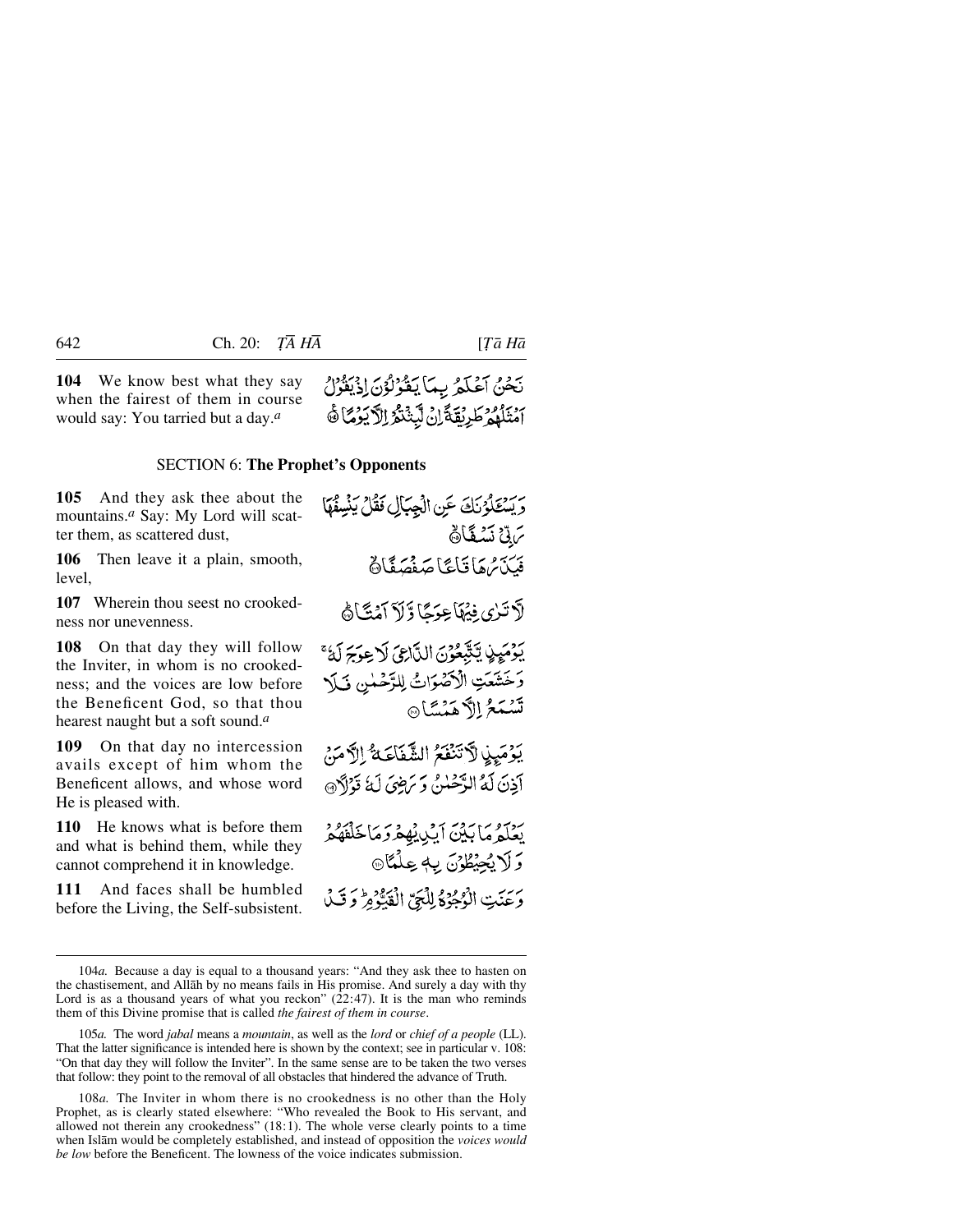And he who bears iniquity is indeed undone.

**112** And whoever does good works and he is a believer, he has no fear of injustice, nor of the withholding of his due.

**113** And thus have We sent it down an Arabic Qur'ån, and have distinctly set forth therein of threats that they may guard against evil, or that it may be a reminder for them.

**114** Supremely exalted then is Allåh, the King, the Truth. And make not haste with the Qur'ån before its revelation is made complete to thee, and say: My Lord, increase me in knowledge.*a*

**115** And certainly We gave a commandment to Adam before, but he forgot; and We found in him no resolve (to disobey).*a*

وَمَنْ يَعْمَلْ مِنَ الطّْلِحْتِ وَهُوَ مُؤْمِنٌ فَلَا بَحْفُ ظُلْمًاَ وَلَاهَضُيَّا ﴾

وَكَلَالِكَ آنَزَلْنَاهُ قُرْانًا عَرَبِيًّاوَّ صَرَّفْنَا فِيُهِ مِنَ الْوَعِيْلِ لَعَلَّهُ مُ يَتَّقَوْنَ آَرْيُخُرِيثُ لَهُمْ ِذِكْرًا

فَتَعْلَى اللَّهُ الْمَلِكُ الْحَقُّ ۚ وَلَا تَعُحَلُ بِالْقُرْانِ مِنْ قَبْلِ أَنْ يُقْضَى إِلَيْكَ رَدِيدُ دَوَتَلْ تَرَبِّ زِدْنِيْ عِلْمًا @

وَلَقَلْ عَهِدْنَآ إِلَى اٰذِمَرْمِنْ قَبْلُ فَنَيِيَ وَلَمْ نَجِلْ لَهُ عَزْمًا ﴾

## SECTION 7: **The Devil's misleading**

**116** And when We said to the angels: Be submissive to Adam, they submitted except Iblis; he refused.

وَ إِذْ قُلْنَا لِلْمَلَيْكَةِ اسْجُلُوْا لِاذْمَرَ فَسَجَلُ وَإِبِالْكَمَانِ لِلِيْسَ ٢ فَي ١٥

115*a.* The use of the word *nasiya*, which means *he forgot*, makes it clear that there was no intention on Adam's part to disobey God's command, or *no resolve to disobey*.

<sup>114</sup>*a.* The Prophet no doubt desired that it should be made clear to him how the great transformation would be brought about and when the severe opposition which he was facing would come to an end. Perhaps he also desired that the warning to the opponents should be made clearer, perchance they might benefit by it. The Prophet is here told that he should not make haste with regard to what was promised in the Qur'ån. The process will be gradual and meanwhile he should pray for more and more knowledge, for it was through knowledge that this great transformation was to be brought about. In fact, we are here told that as knowledge of the Truth spreads in the world, a change will come about and opposition will come to an end. Even today a spiritual transformation can be brought about by spreading knowledge of the Qur'ån, which is the greatest spiritual force that the world has ever seen, and it is only on account of being ignorant of this great spiritual force that the world remains in darkness. It is now for the followers of the Qur'ån to say, *Let there be light!*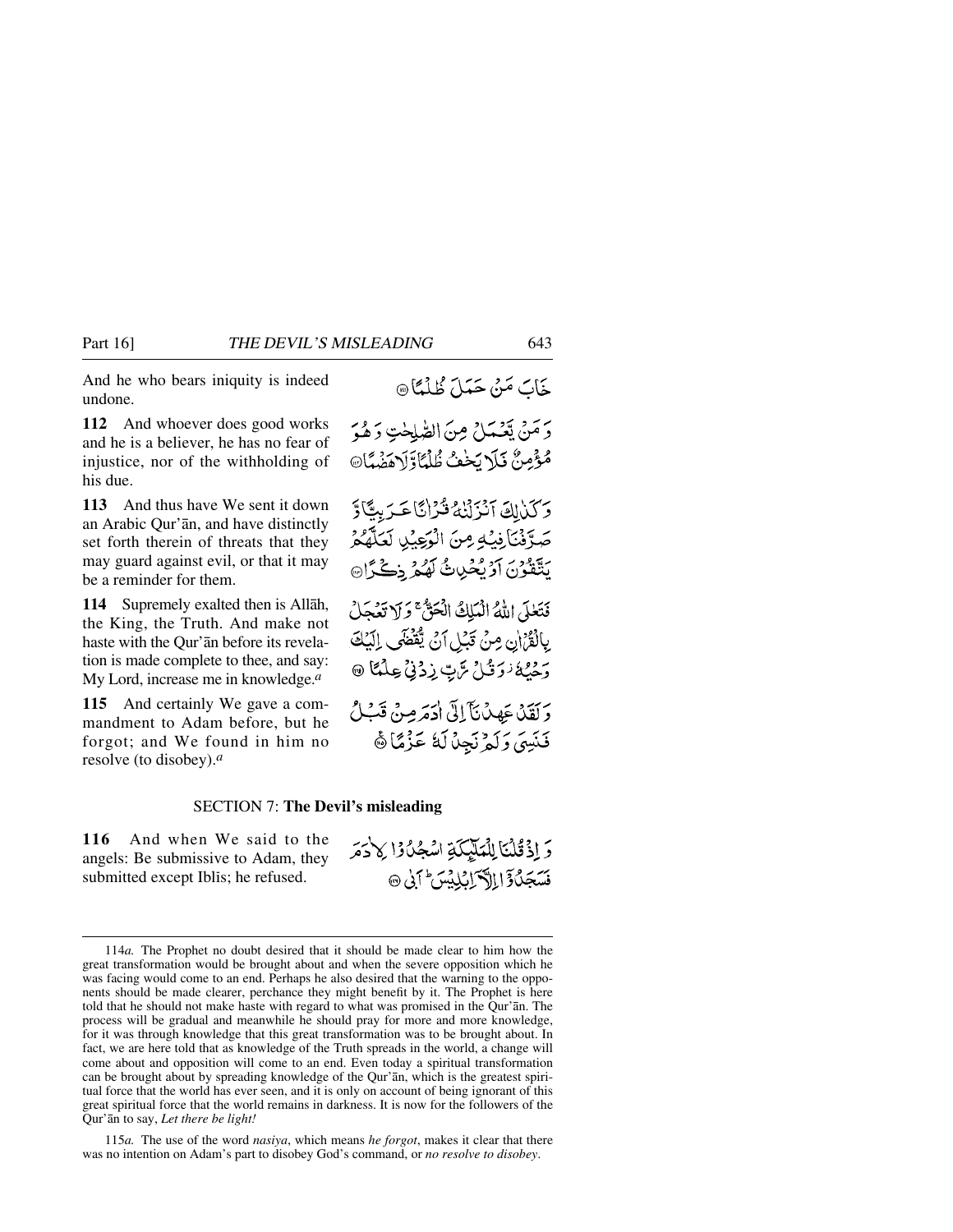**117** We said: O Adam, this is an enemy to thee and to thy wife; so let him not drive you both out of the garden so that thou art unhappy.

**118** Surely it is granted to thee therein that thou art not hungry, nor naked,

**119** And that thou art not thirsty therein, nor exposed to the sun's heat.*a*

**120** But the devil made an evil suggestion to him; he said: O Adam, shall I lead thee to the tree of immortality and a kingdom which decays not?

**121** So they both ate of it, then their evil inclinations became manifest to them, and they began to cover themselves with the leaves of the garden. And Adam disobeyed his Lord, and was disappointed.*a*

**122** Then his Lord chose him, so He turned to him and guided (him).

**123** He said: Go forth herefrom both — all (of you) — one of you

فَقُلْنَا يَأْدَمُ إِنَّ هٰذَا عَدُوٌّ لَّكَ وَلِزَوْجِكَ فَلَا يُخْرِجَنَّكُمَّا مِنَ الْجَنَّةِ فَتَشْقَى ۞ انَّ لَكَ ٱلْآتَجُوْءَ فِيهَا وَلَا تَعْزِي هَ وَأَنَّكَ لَاتَظْهَؤُانِيُهَا وَلَاتَضَحْى ٢ فَوَسُوَسَ إِلَيْهِ الشَّيْطُنُ قَالَ لَأَدَهُ هَلْ آدُنَّكَ عَلَىٰ شَجَرَةِ الْخُلْدِ وَمُلْكِ لَآيَبُلِّ فَأَكَلَا مِنْهَا فَبَيْدَتْ لَهُمَا سَوْ الْقُمَارَ طَفِعْاً يَخْصِفُنِ عَلَيْهِمَا مِنْ وَّرَقِ الْجَنَّةِ دَ عَضَىٰ دِهِ مِنْ تَبَعُ فَغَيْرَى ﷺ نَّهُمَّ احْتَنْبِهُ رَبُّهُ فَتَأْبَ عَلَيْهِ وَهَذِي® قَالَ اهْبِطَا مِنْهَاجَهِيعَاً بِعَضْكَمْرِ لِبَعْدِ

121*a. Ghawå* means *his life became evil to him* (R). It is also interpreted as meaning *he was disappointed*, or *he acted ignorantly* (LL).

It should be noted that, while in the picture of the garden drawn above in vv. 118 and 119 mention is made of four things, the consequence of getting out of that state is only one, *the becoming manifest to them of their evil inclinations or their shame*. An explanation of this is found in 7:26, where it is said: "O children of Adam, We have indeed sent down to you clothing to cover your shame and (clothing) for beauty; and clothing that guards against evil — that is the best". Thus it is the clothing that guards against evil that is really spoken of here, and by the manifestation of the shame is meant the consciousness of having done something evil. The allegorical nature of what is so often related as the story of Adam is thus evident. It will be further seen that the remedy pointed out is of a spiritual nature, as here in vv. 123 and 124 and in 2:38. This shows that the spiritual aspect of man's life and not the physical one is the real theme of Adam's story.

<sup>119</sup>*a.* The garden of which a picture is given here is an earthly garden in which all the comforts necessary for a man are made available to him. The words *thou art not hungry therein* should be read along with what is said elsewhere: *And eat from it a plenteous food wherever you wish* (2:35). Allegorically it signifies a state of contentment or rest in which there is no yearning either to good or to evil, being as it were a state of inertia, devoid of exertion or ambition.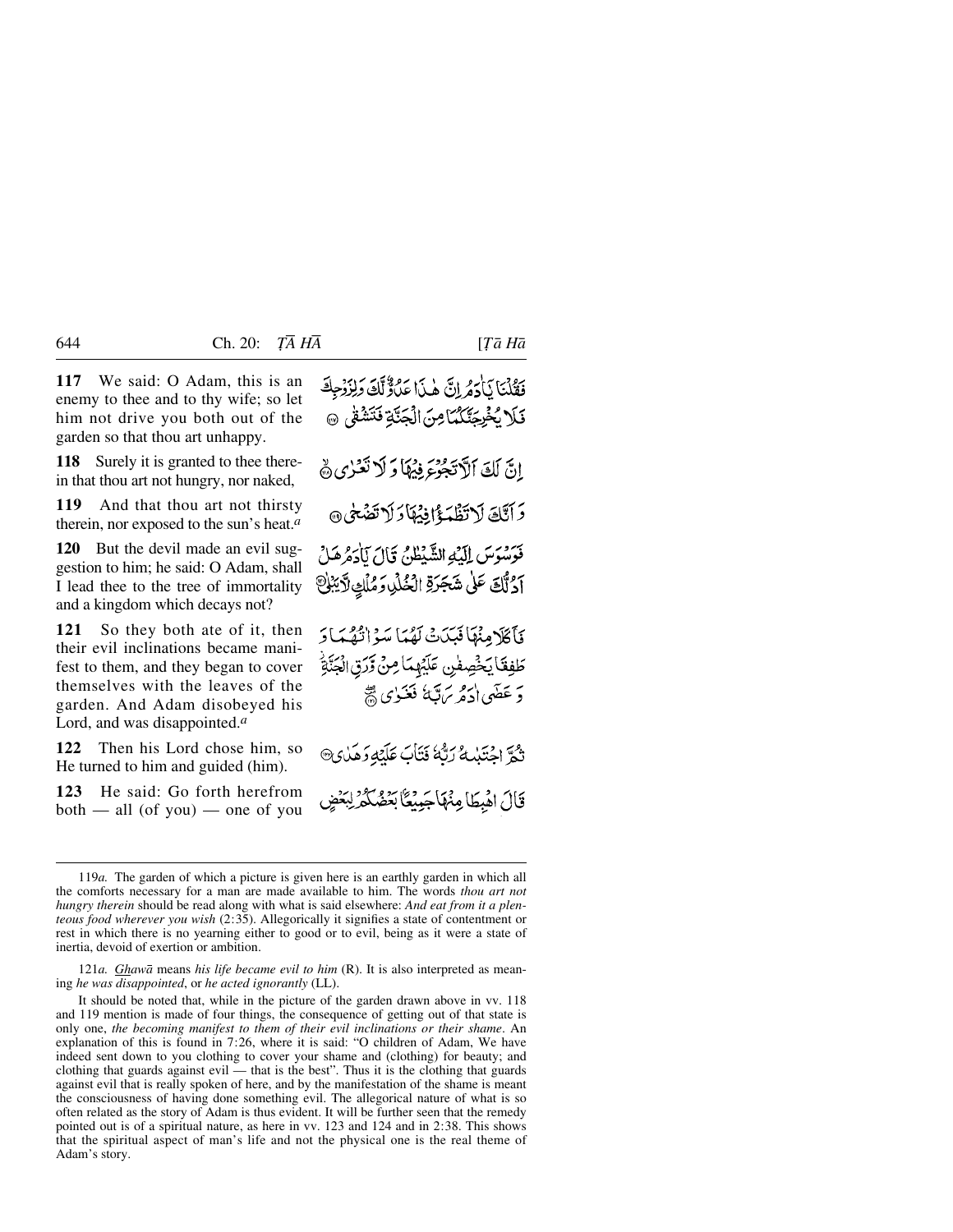(is) enemy to another. So there will surely come to you guidance from Me; then whoever follows My guidance, he will not go astray nor be unhappy.

**124** And whoever turns away from My Reminder, for him is surely a straitened life, and We shall raise him up blind on the day of Resurrection.*a*

**125** He will say: My Lord, why hast Thou raised me up blind, while I used to see?

**126** He will say: Thus did Our messages come to thee, but thou didst neglect them. And thus art thou forsaken this day.

**127** And thus do We recompense him who is extravagant and believes not in the messages of his Lord. And certainly the chastisement of the Hereafter is severer and more lasting.

**128** Does it not manifest to them how many of the generations, in whose dwellings they go about, We destroyed before them? Surely there are signs in this for men of understanding.

عِلَالٌ ۚ قَامَآ يَأْتِيَتَّكُمُ ۖ مِّنِّيَ هُـَدَّىَ هُ ۚ فَعَيْنِ اتَّبَعَ هُدَايَ فَلَا يَضِلُّ وَلَا يَشْفَى

يَرِ مَنْ أَعْدَمَنِ عَنْ ذَكَرِيْ فَإِنَّ لَهُ مَعِيْشَةً ۚ ضَنْكَادَ نَحْشُرُهُ يَوْمَرِ الْفَيْبَدَةِ أَعْلَى ۞

- قَالَ يَرْتِ لِمَرْحَشَرْتَنِيِّ أَعْلَى دَقْ لَ گُنۡتُ بَصِيْرًا۞
- قَالَ كَذَلِكَ آتَتُكَ الْتَثْنَا فَنَسِيْتَهَا؟ وَكَذَٰإِلَٰ الْبَوۡمَرَ ثَنْشَلَ @

وَكَذَالِكَ نَجْزِيُ مَنْ آسُرَنَ وَلَمْ يُؤْمِنُ بِاَيْتِ رَبِّهِ وَ لَعَدَابُ الْأَخِرَةِ أنئيلاً وَ أَبْغَى ۞

آفَلَهُ بَهْدٍ لَهُمْ كَمْ أَهْلَكْنَا قَبْلَهُمْ قِنَ الْقُرُونِ يَمْشُوْنَ فِي مَسْكِنِصِمْرَ إِنَّ فِي ذٰلِكَ لَأَيْتٍ لِأَرُولِ النَّاهِي ﴾

## SECTION 8: **Punishment is certain**

**129** And had not a word gone forth from thy Lord, and a term been fixed, it would surely have overtaken them.

**130** So bear patiently what they say, and celebrate the praise of thy Lord before the rising of the sun and

وَلَوْلَا كَلِمَةٌ سَبَقَتْ مِنْ رَّبِّكَ لَكَانَ لِزَامًا وَّ اَجَلُّ مُّسَمًّى ﴾ فَأَصْبِرْ عَلَى مَا بِبُرْدُوْنَ وَسَبِّعْ بِحَمْدِ رَبِّكَ قَبْلَ طُلُوْءِالشَّمْسِ رَ قَبْلَ

<sup>124</sup>*a.* The man who shuts his eyes to the Reminder leads a straitened life because he does not receive spiritual blessings. It is only a contented mind that brings ease and comfort to man, and contentment comes only through faith in God.